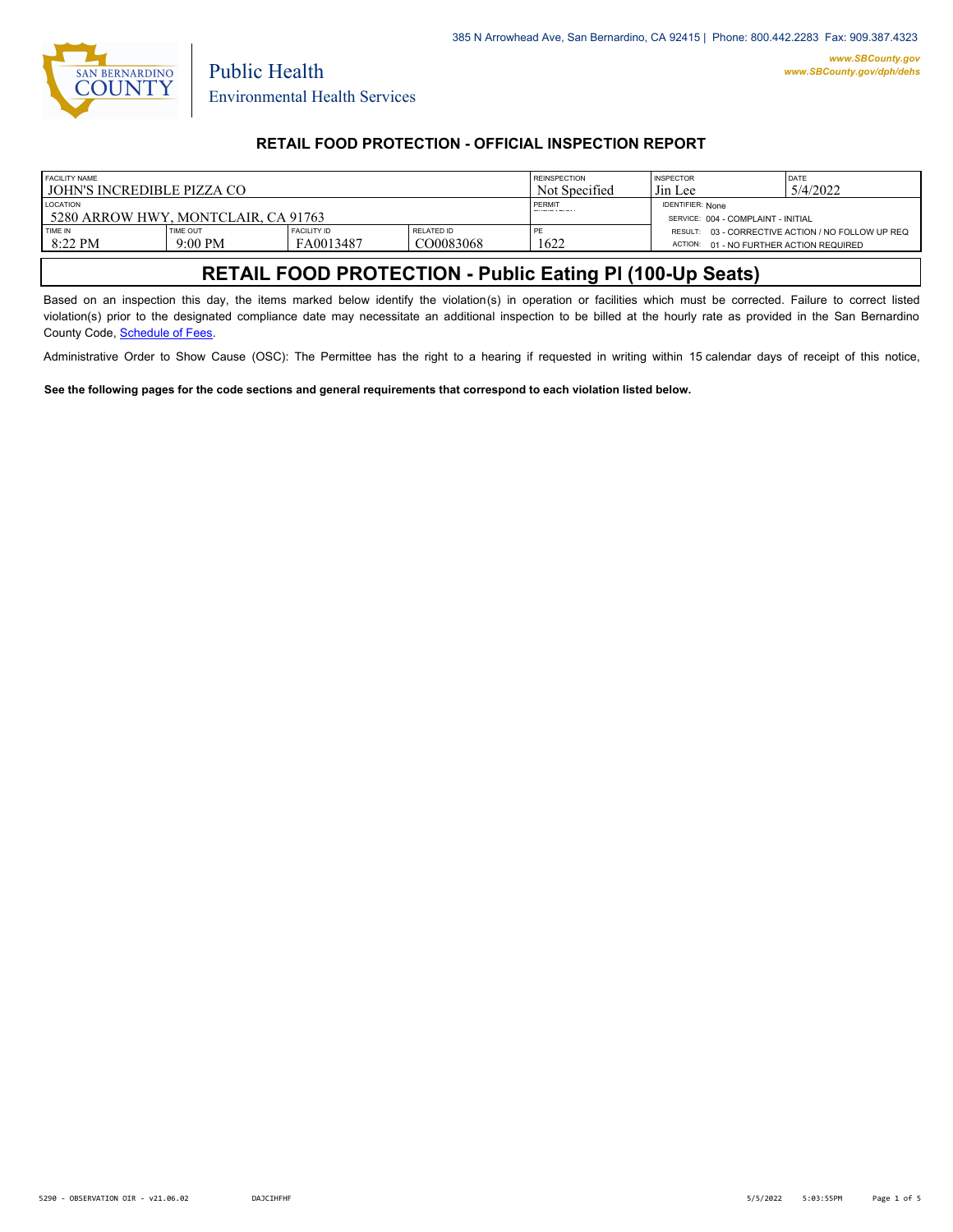

Environmental Health Services

Public Health

# **RETAIL FOOD PROTECTION - OFFICIAL INSPECTION REPORT**

| <b>LOCATION</b><br><b>INSPECTOR</b><br>5280 ARROW HWY<br>$-$<br>AIR. CA 91763<br><b>MONTCL</b><br>J <sub>in</sub> Lee | <b>FACILITY NAME</b><br>JOHN'S INCREDIBLE PIZZA CO | <b>DATE</b><br>5/4/2022 |
|-----------------------------------------------------------------------------------------------------------------------|----------------------------------------------------|-------------------------|
|                                                                                                                       |                                                    |                         |

 **16K997 Foodborne Illness Complaint Inspection**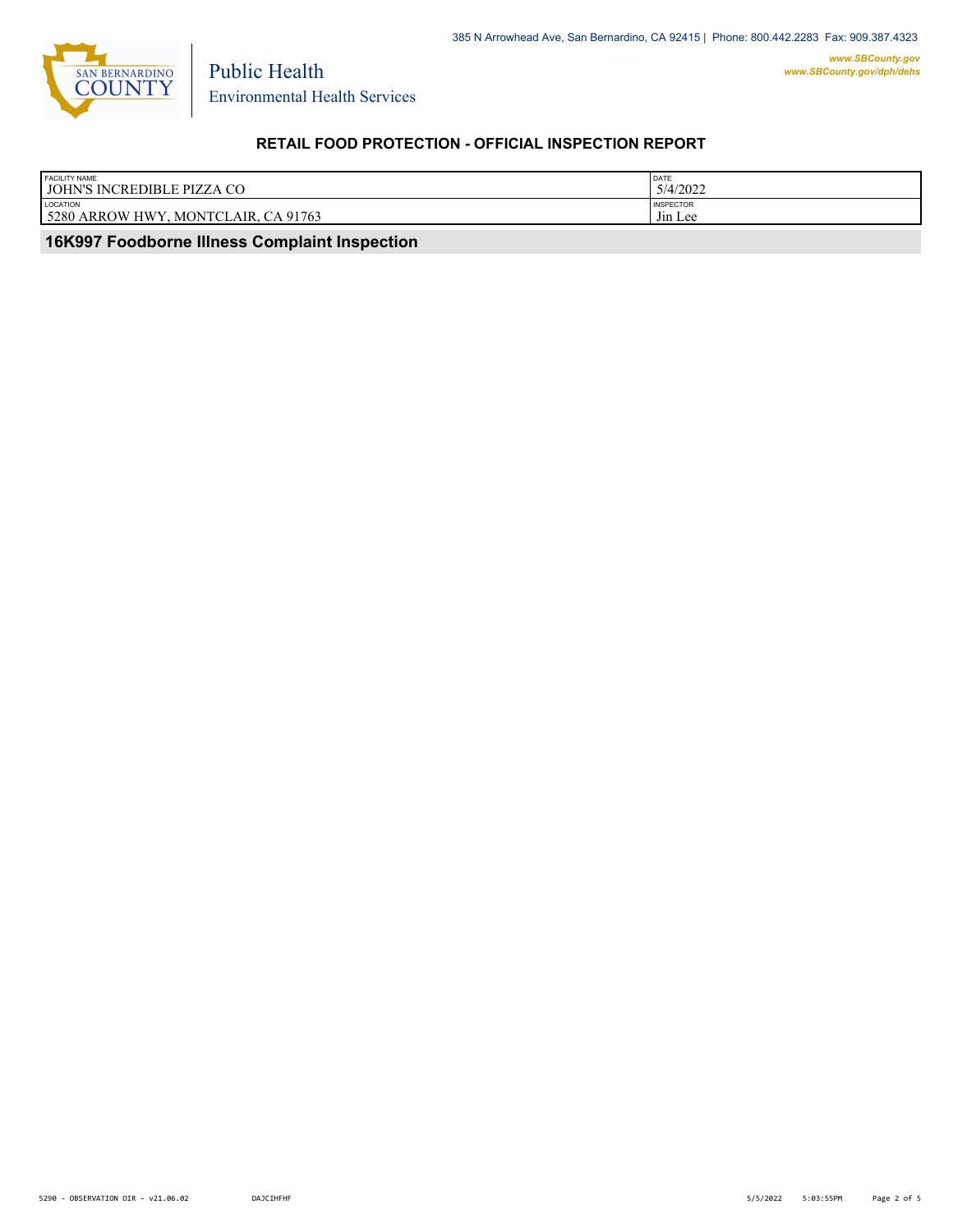

Public Health

# **RETAIL FOOD PROTECTION - OFFICIAL INSPECTION REPORT**

| <b>FACILITY NAME</b><br>JOHN'S INCREDIBLE PIZZA CO |                                                                                                                                                                                                                                                                                                                                                                                                                                                                                                                                                                                                                                                           | DATE<br>5/4/2022                                                                            |
|----------------------------------------------------|-----------------------------------------------------------------------------------------------------------------------------------------------------------------------------------------------------------------------------------------------------------------------------------------------------------------------------------------------------------------------------------------------------------------------------------------------------------------------------------------------------------------------------------------------------------------------------------------------------------------------------------------------------------|---------------------------------------------------------------------------------------------|
| LOCATION<br>5280 ARROW HWY, MONTCLAIR, CA 91763    |                                                                                                                                                                                                                                                                                                                                                                                                                                                                                                                                                                                                                                                           | <b>INSPECTOR</b><br>Jin Lee                                                                 |
| <b>Compliance Date: Not Specified</b>              | <b>Inspector Comments:</b> The purpose of this visit is to conduct a Food Bourne Illness Investigation<br>FBI INVESTIGATION:                                                                                                                                                                                                                                                                                                                                                                                                                                                                                                                              |                                                                                             |
| Reference - HSC                                    | This summary epidemiological investigation is being conducted as a result of an alleged food borne illness,<br>complaint #CO0083068 wherein 12 individual reported illness after consuming a meal.<br>As per complainant:                                                                                                                                                                                                                                                                                                                                                                                                                                 |                                                                                             |
|                                                    | 1) TYPE OF FOOD(S) EATEN AT FACILITY: Pizza, Pasta, Bread sticks, and Salad<br>2)DAY, DATE AND TIME COMPLAINANT ATE AT FACILITY: 5/1/2022 4 PM - 5:30 PM<br>3) SYMPTOMS COMPLAINANT EXPERIENCED: Vomiting, Diarrhea, Chills, and Fever<br>4) DAY, DATE AND TIME SYMPTOMS BEGAN: Monday<br>5) STILL EXPERIENCING SYMPTOMS? Yes<br>IF NO, WHEN SYMPTOMS ENDED?<br>6) MEDICAL ATTENTION SOUGHT? Yes<br>IF YES, WHEN AND WHERE MEDICAL ATTENTION WAS SOUGHT:                                                                                                                                                                                                  | 7) OTHER PEOPLE ASSOCIATED WITH COMPLAINANT (FAMILY, FRIENDS, CO-WORKERS, ETC.) SICK / HAVE |
|                                                    | SIMILAR SYMPTOMS AFTER EATING AT SAME FACILITY? Yes<br>IF YES, NUMBER OF PEOPLE SICK AND WHAT THEY ATE: 12 people                                                                                                                                                                                                                                                                                                                                                                                                                                                                                                                                         |                                                                                             |
|                                                    | The food facility manager, Andrew Grombacher, was interviewed and the following information was<br>provided and/or observed:<br>Facility information:<br>* Facility aware of this complaint: No-According to the manager<br>* Other food borne illness complaints received by this facility: No-According to the manager                                                                                                                                                                                                                                                                                                                                  |                                                                                             |
|                                                    | Health/Habits of Employee(s) Preparing Suspect Food:<br>* Employee(s) ill recently: None-According to the manager<br>* Employees ill this date: N/A<br>* If yes, employee(s) removed from food preparation activities:<br>* Employees with sores/boils/cuts or abrasions: Not Observed<br>* Signs of employee's eating/drinking: Not Observed<br>* Tobacco usage: Not Observed<br>* Dirty outer garments: Not Observed                                                                                                                                                                                                                                    |                                                                                             |
|                                                    | NOTE: The Person-In-Charge shall notify this Agency when he or she is aware that two or more food<br>employees are concurrently experiencing symptoms associated with an acute gastrointestinal illness<br>(California Retail Food Code, Section 113949.5).                                                                                                                                                                                                                                                                                                                                                                                               |                                                                                             |
|                                                    | Hand washing:<br>* Hand washing sinks/supplies: Hand soap and hand towels observed at the kitchen hand sinks-Water<br>temperature: 100 F+<br>* Employee Restroom hand washing sinks/supplies: Hand soap and hand towels observed-Water<br>temperature: 100F+<br>* Adequate hand washing practices observed: Yes                                                                                                                                                                                                                                                                                                                                           |                                                                                             |
|                                                    | Sanitizing Procedures & Chemical Storage:<br>* 3-compartment sink sanitizer level: N/A<br>* Wiping towels sanitizer level: 200-300 PPM Quaternary Ammonium.<br>* Chemicals stored separate from food and/or food contact surfaces: Yes                                                                                                                                                                                                                                                                                                                                                                                                                    |                                                                                             |
|                                                    | Food Storage & Utensils/Equipment:<br>* Food stored properly: Yes<br>* Approved equipment/utensils used: Yes<br>* Holding temperature(s) of suspect food(s): Pizza toppings (pepperonis, sausages, hams, marinara sauce,<br>and vegetables) at the pizza preparation table and cold holding units were measured between 39 degree F<br>and 41 degree F.<br>Marinara sauce at the pasta station was measured at 117 degree F and stored for 30 minutes. Alfredo sauce<br>at the pasta station was measured at 127 degree F and stored for 30 minutes.<br>Ranch dressing at the salad bar was measured at 48 degree F and stored for unknown time. Shredded |                                                                                             |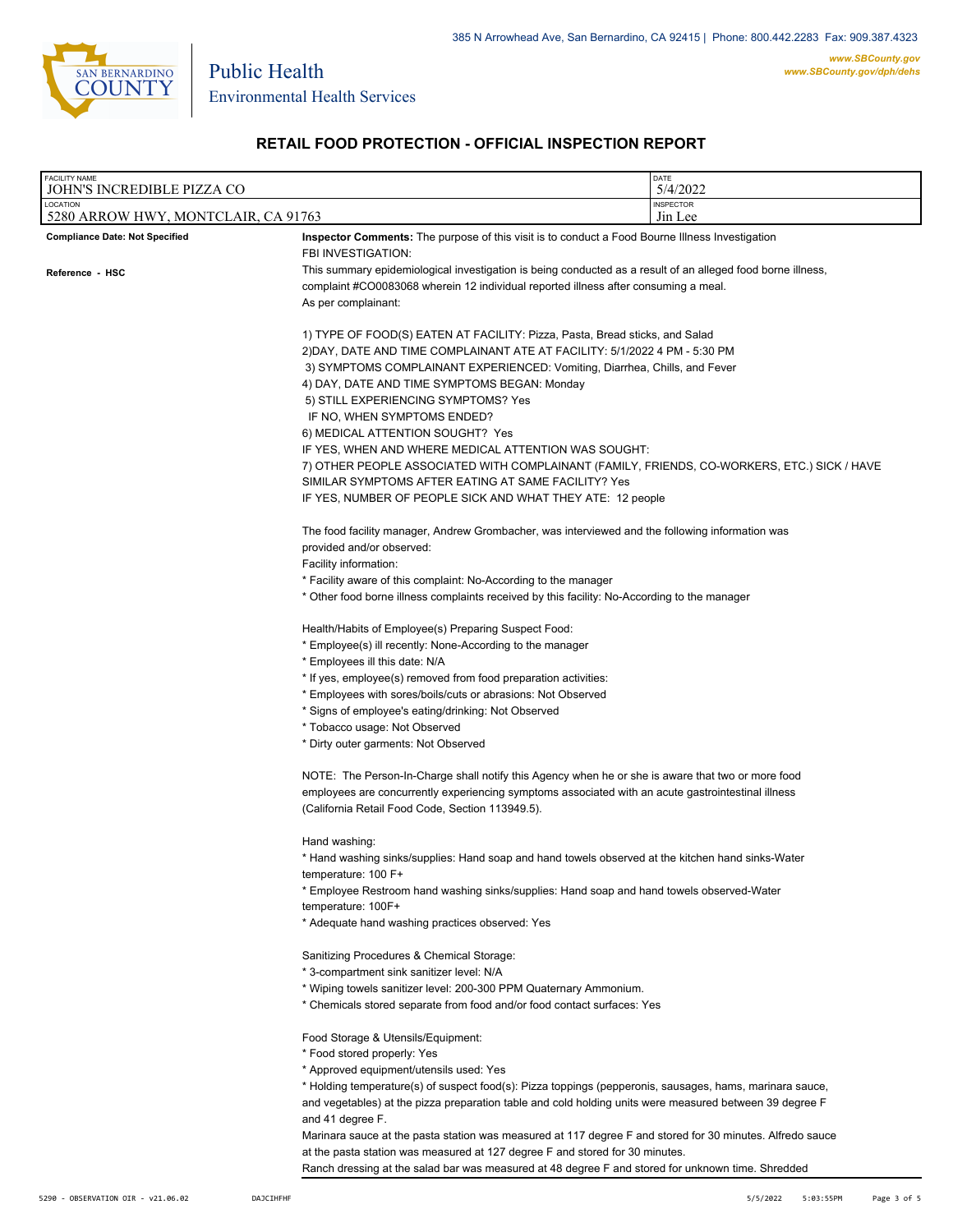

### **RETAIL FOOD PROTECTION - OFFICIAL INSPECTION REPORT**

| <b>FACILITY NAME</b>                                                                   | DATE                                            |
|----------------------------------------------------------------------------------------|-------------------------------------------------|
| JOHN'S INCREDIBLE PIZZA CO                                                             | 5/4/2022                                        |
| LOCATION<br>5280<br>. CA 91763<br><b>MONTCLA</b><br>AIR.<br><b>HWY</b><br><b>ARROW</b> | <b>INSPECTOR</b><br>$-1$<br>J <sub>11</sub> Lee |

mozzarella cheeses at salad bar were 48 degree F and stored for unknown time. Cooked macaroni at the pasta station was measured at 100 degree F.

#### FOOD PREPARATION DETAILS:

#### Pizza:

According to the manager, dough is made from flour and yeast on site and store in walk-in refrigerator for one (1) hour and bake with pepperonis, meats, and vegetables on pizza oven above 200 degree F for 15 minutes. Baked pizza is stored on the warmer at pizza station for customers and only stored for 43 minutes and discarded any leftover pizzas after 43 minutes.

#### Pasta:

According to the manager, all prepackaged and precooked pastas were delivered from SYSCO. All pastas were boiled up with water and stored at the pasta station. Meat and alfredo sauces are prepackage from SYSCO and heated up and served to customers.

#### Bread Sticks:

According to the manager, bread sticks are the same procedure as pizza. The dough baked on the pizza oven and served to customers.

#### Salads:

According to the manager, all produces and dressing are purchased and delivered from SYSCO. They are cut and served to customers.

#### FINDINGS:

The manager stated that the management heard about this complaint.

THE MANAGER WAS INTERVIEWED AND STATED THAT FOLLOWING:

- Manager stated that no new employees have recently been hired in the last month.

- Manager stated that no employees have recently reported sick and to his knowledge no employees were sick the day of this complaint.

- Manager stated that the main food distribution company for this facility has not recently changed at this facility.

- Manager stated that no recent power outages or any recent loss of hot water in this facility.
- Manager stated that a list of employees that worked the day of this complaint is available upon request.
- Manager stated that it is the policy of this food facility that any employee that is sick is not allowed to work at
- this facility while they are sick and are immediately sent home if they show outward signs of illness.
- Manager stated that there has not been any recent loss of hot water at this facility.
- Manager stated that all foods are purchased and delivered from SYSCO.

The following observations were made during this investigation:

- Cloth sanitizer buckets at each food serving station and rear kitchen were measured at 200 ppm Quaternary Ammonium.

- Observed Handwashing facilities to be stocked with hand soap and hand towels throughout this facility.
- Observed disposable gloves to be utilized in the kitchen during food preparation.

A graded inspection was conducted at the same time of this complaint investigation. Refer the graded inspection report for additional information.

**Description:** A foodborne illness complaint report has been received by Environmental Health.